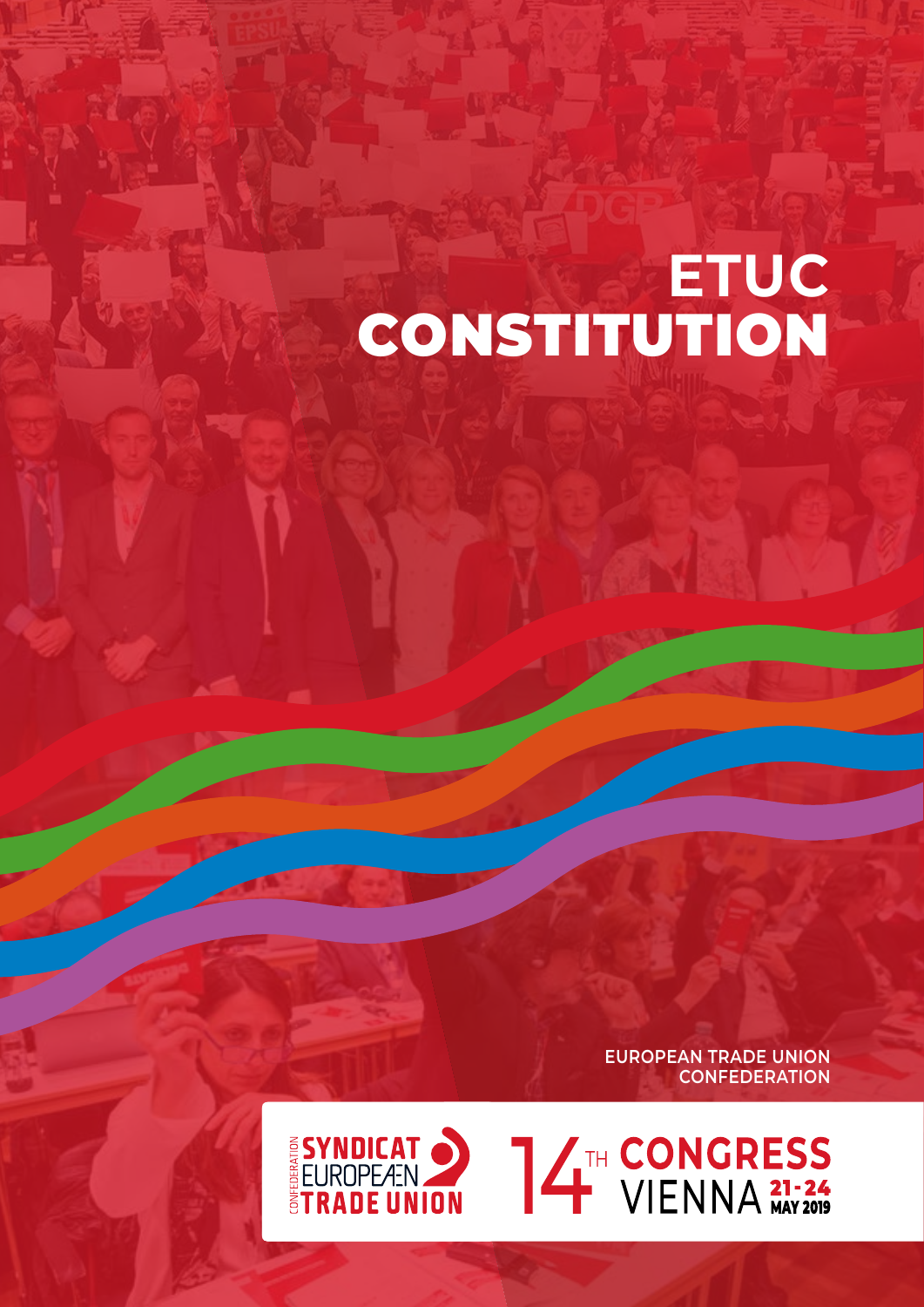

# **ETUC**  CONSTITUTION

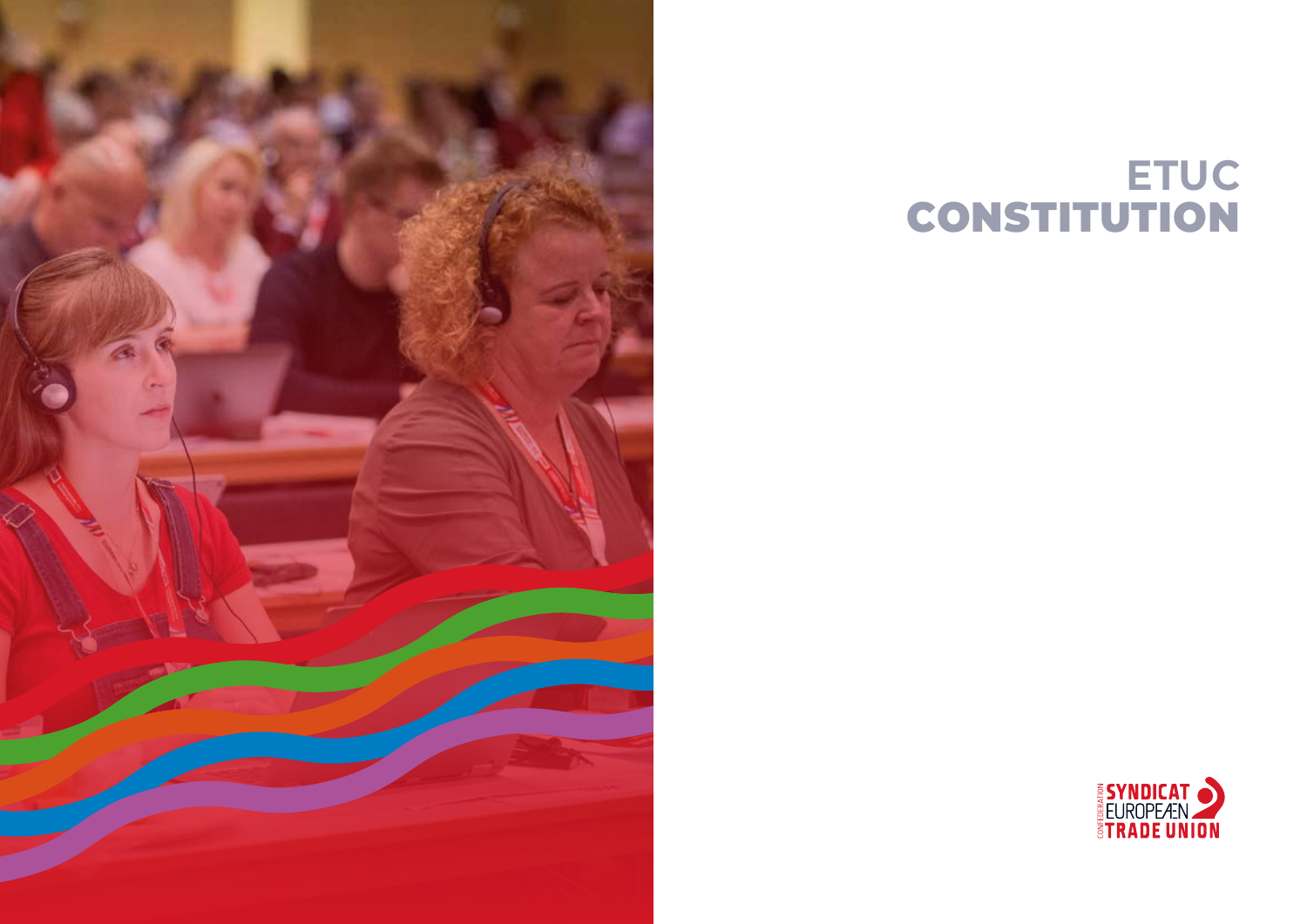# CONTENTS

| <b>PREAMBLE</b>                  | 6  |
|----------------------------------|----|
| <b>MEMBERSHIP</b>                | 8  |
| <b>INSTITUTIONS</b>              | 10 |
| The Congress                     | 10 |
| The Executive Committee          | 13 |
| The Steering Committee           | 18 |
| The Secretariat                  | 18 |
| <b>SPECIFIC STRUCTURES</b>       | 20 |
| <b>FINANCES</b>                  | 21 |
| <b>ETUC MEMBER ORGANISATIONS</b> | 23 |

z

Z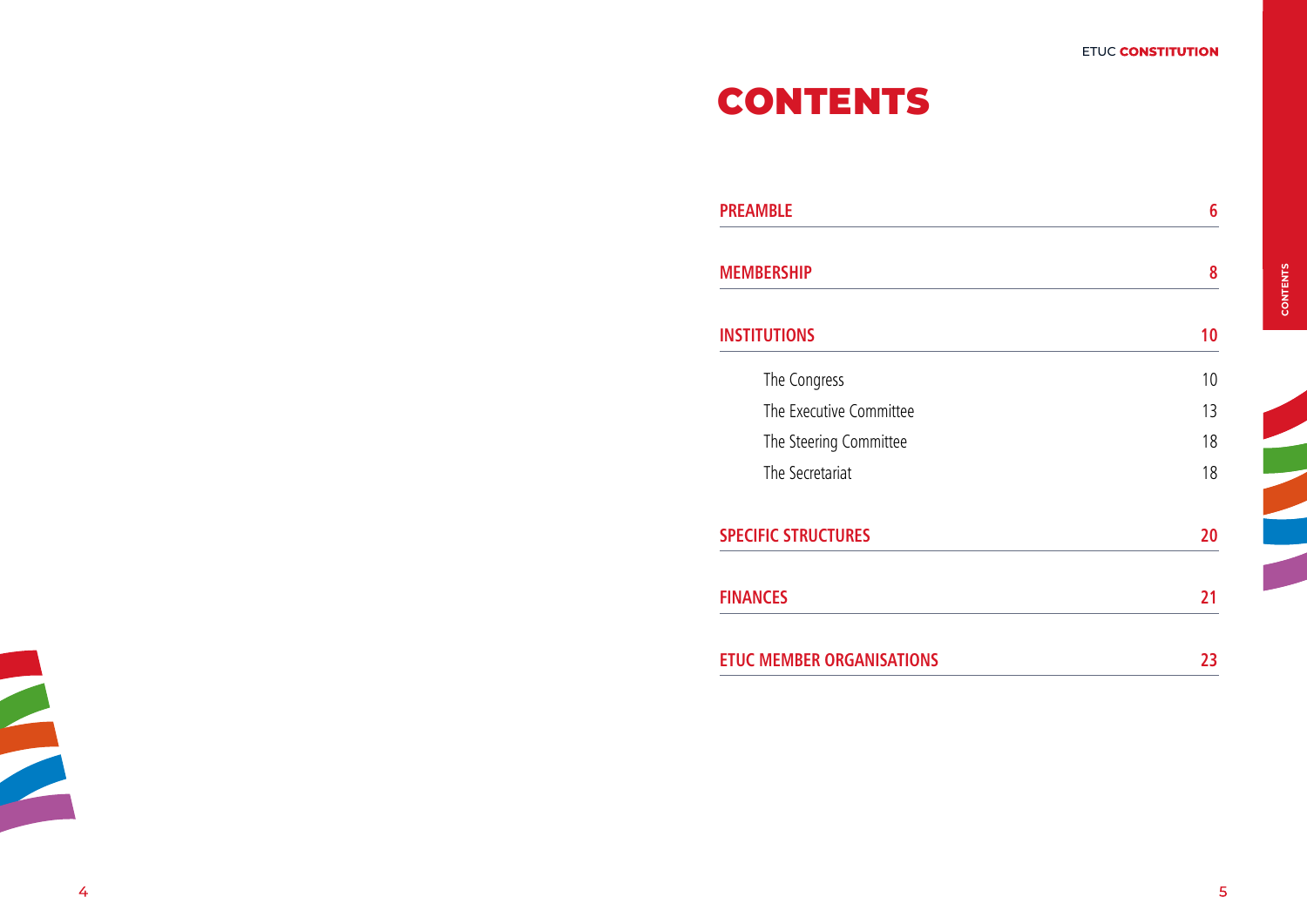# PREAMBLE

The European Trade Union Confederation, consisting as it does of free, independent and democratic trade union confederations and European trade union federations, aspires to be a unified and pluralistic organisation representing all working people at European level.

In particular, the European Trade Union Confederation will work throughout Europe for:

- the extension and consolidation of political liberties and democracy:
- the respect of human and trade union rights:
- the elimination of all forms of discrimination, based on sex, age, colour, race, sexual orientation, nationality, religious or philosophical beliefs or political opinions;
- the promotion of equal opportunities and equal treatment between men and women;
- sustainable development;
- freely chosen, productive and high-quality employment for all:
- the development, improvement and enhancement of education and training and lifelong learning;
- the democratisation of the economy:
- a steady improvement in living and working conditions:
- a society free of exclusion and based on the principles of freedom, justice and solidarity.

The European Trade Union Confederation has, more specifically, the task of carrying out, in all events and circumstances, autonomously and with the highest degree of cohesion, the trade union initiatives at European level necessary to attain these goals as part of the process of European integration.

The European Trade Union Confederation directs its activities towards:

- the European Union, and calls for the deepening of its social, political and democratic contents, in step with that of its economic and monetary dimensions, for its enlargement to other European countries, and for its active commitment to promoting peace, development and social justice in the world;
- the Council of Europe, EFTA and other European institutions which promote cooperation on matters affecting working people's interests;
- the European employers' organisations, with a view to establishing an industrial relations system at European level via the Social Dialogue and negotiations.

The ETUC cooperates with the ITUC, its Pan-European Regional Council and ITUC regional organisations, as well as other organisations, to advance ETUC objectives world-wide.

The European Trade Union Confederation acts in accordance with the provisions of its Constitution.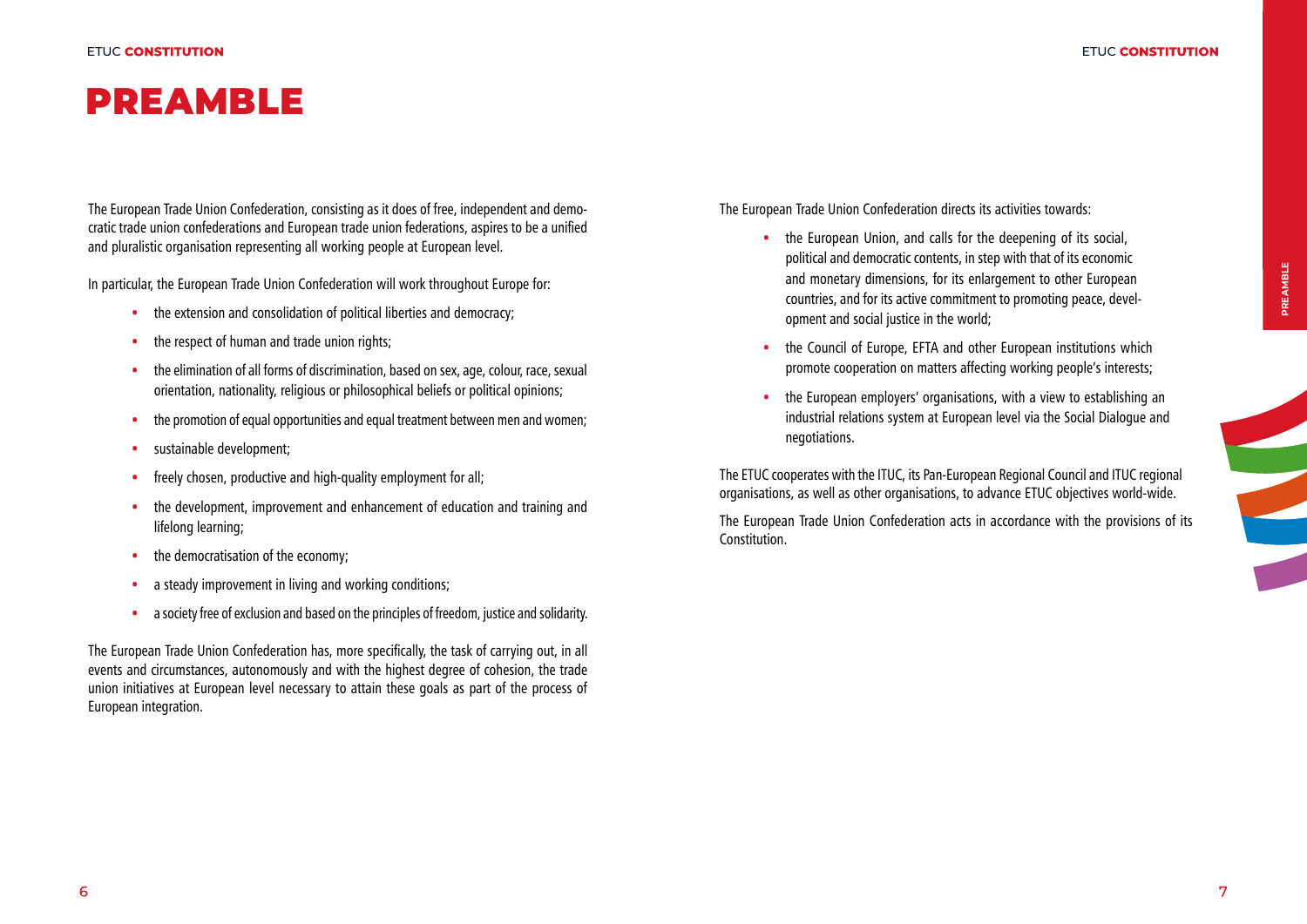MEMBERSHIP

#### **Article 1:**

The European Trade Union Confederation shall consist of National Trade Union Confederations and European Trade Union Federations.

#### **Article 2:**

Applications for affiliation submitted by National Trade Union Confederations and European Trade Union Federations shall be submitted to the Executive Committee for their decision.

These decisions shall be subject to ratification by Congress.

# **Observer Organisations**

#### **Article 3:**

The Executive Committee may confer observer status without voting rights on those National Trade Union Confederations and European Trade Union Federations which request it.

These decisions shall be subject to ratification by Congress.

## **Withdrawal of Membership**

#### **Article 4:**

The Executive Committee shall have the right to suspend, and Congress shall have the right to expel, after charges have been proffered, any member organisation or organisation with observer status for action deemed by those bodies to be in contravention of this Constitution or against the interests of the trade union movement.

Provision shall be made for hearing of charges before a decision is taken. The procedures for such a hearing shall be determined by the Executive Committee.

Organisations expelled may only renew their affiliation following a decision by Congress.

# **European Trade Union Federations**

#### **Article 5:**

The European Trade Union Federations are organisations of trade unions within one or more public or private economic sectors. They represent the interests of workers in their sectors at the European level, principally in negotiation.

The European Trade Union Federations shall be open to all national trade union organisations affiliated to member Confederations. These organisations should be part of the relevant European Trade Union Federation.

They shall be created on their own initiative and shall determine their own independent standing orders and structures, in accordance with this Constitution.

The European Trade Union Confederation favours the creation and development of European Trade Union Federations within all spheres of economic and social activity.

#### **Article 6:**

Member organisations recognise the right of cross-border trade union protection of their members irrespective of their national affiliation; the Executive Committee shall take the necessary steps to promote the implementation of this provision.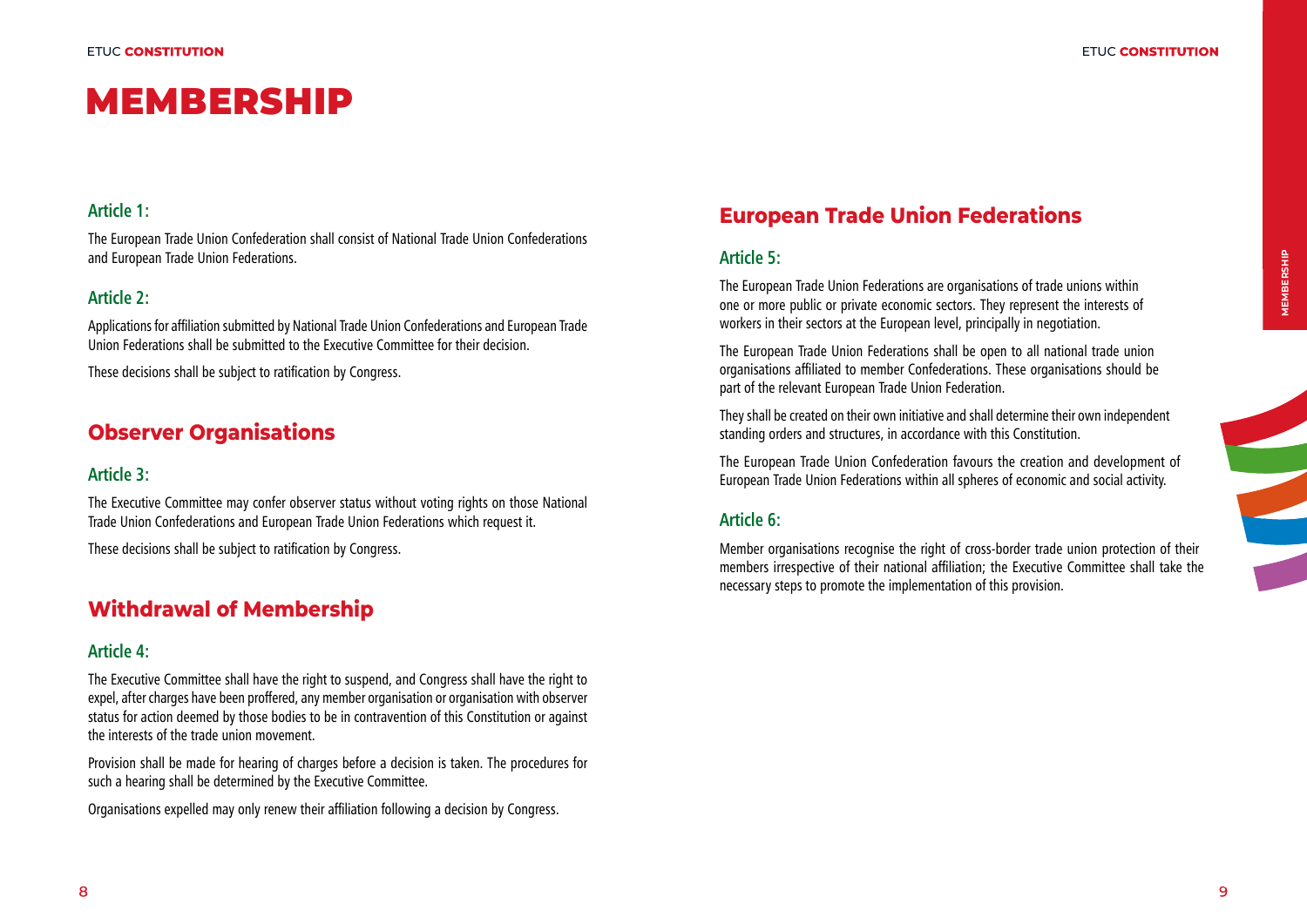# **INSTITUTIONS** Composition

## **Article 7:**

The institutions of the European Trade Union Confederation shall be:

A. THE CONGRESS

B. THE EXECUTIVE COMMITTEE

C. THE STEERING COMMITTEE

D. THE SECRETARIAT

# **A. THE CONGRESS**

# **Article 8:**

Congress is the supreme authority of the European Trade Union Confederation.

It shall assemble every four years, convened by the Executive Committee. It shall adopt its agenda and standing orders on the basis of proposals from the Executive Committee.

It has the following tasks in particular:

- To determine the strategy and general policy of the Confederation;
- To adopt resolutions and other policy proposals submitted by the Executive Committee and the affiliated organisations;
- To examine and adopt the Activity Report:
- To approve the composition of the Executive Committee;
- To elect the President, up to four Vice-Presidents, the members of the Secretariat and the Auditors;
- To ratify decisions made by the Executive Committee on applications for affiliation or for observer status made by National Trade Union Confederations and European Trade Union Federations;
- To change the Constitution.

# **Article 9:**

The Congress shall be composed of representatives from the National Trade Union Confederations, the European Trade Union Federations, the Women's Committee and the Youth Committee, whose delegates shall be distributed as follows:

**a) National Trade Union Confederations** up to 100 000 members 1

up to 250 000 members 2

For each additional 250 000 members or part thereof, one extra delegate will be allowed.

In addition, national organisations with:

- up to 500 000 members shall be entitled to an extra delegate
- more than 500 000 members shall be entitled to 2 extra delegates

**b) European Trade Union Federations**

three delegates, and one additional delegate for each 500 000 members.

**c) Women's Committee** ten delegates.

**d) Youth Committee** ten delegates.

# **Gender balance**

All organisations entitled to send representatives to Congress must ensure that their delegations are balanced between men and women so that they reflect the composition of the membership they represent.

In any event, the difference in numbers of members of either gender in each delegation shall not be higher than one.

If a delegation is not gender-balanced, its voting rights should be reduced proportionally.

# **Deputy delegates**

Affiliated organisations may designate deputy delegates whose number shall not exceed one third of that of their full delegates.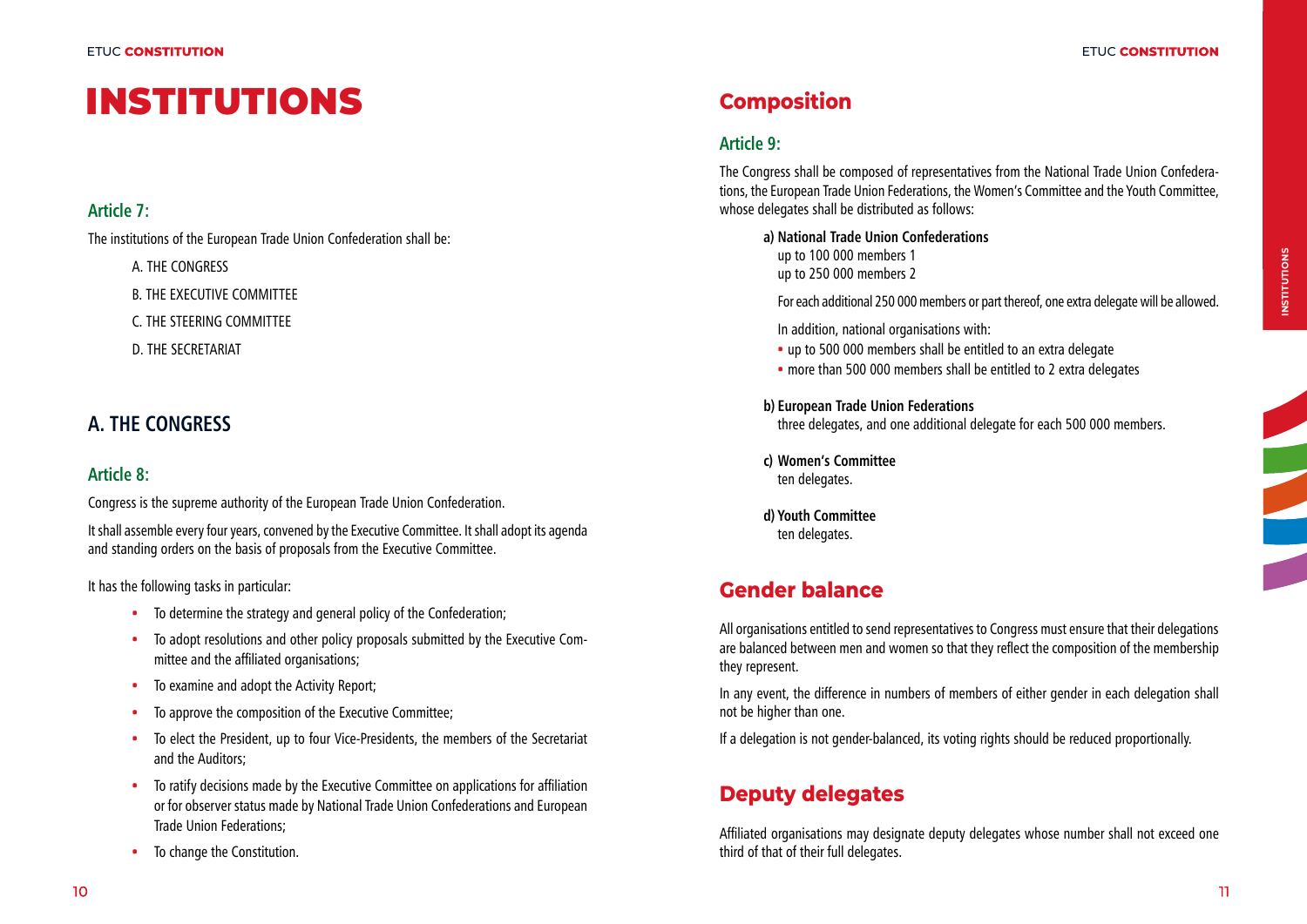# **Voting rights**

The delegates of the European Trade Union Federations, of the Women's Committee and of the Youth Committee shall have the right to vote except on financial questions and on applications for affiliation.

# **Specific Structures**

The Coordinating Committee of the Interregional Trade Union Council (IRTUC) and FERPA are entitled to a delegation with speaking rights. The Executive Committee decides the number of members of these delegations. Each of those delegations is also entitled to two votes except on financial questions and on applications for affiliations.

# **Observers**

National Trade Union Confederations and European Trade Union Federations with observer status shall be entitled to appoint observers with the right to speak. The number of these observers shall be determined by the Executive Committee.

# **Elections**

### **Article 10:**

Candidatures for President, Vice-Presidents, members of the Secretariat and Auditors shall be presented by member organisations to the Executive Committee.

The Executive Committee shall present to Congress a list of candidates for membership of the Secretariat on the basis of proposals from the General Secretary. Member organisations may propose to Congress amendments to that list.

Congress shall carry out elections by secret ballot.

All mandates expire at Congress. The mandates of members of the Secretariat shall not as a rule exceed two Congress terms at the same level. Congress shall decide with a two-thirds majority whether a candidate may derogate from that provision.

The President shall be elected for a single term.

Congress shall elect five Auditors.

The President, Vice-Presidents and the members of the Secretariat are ex-officio members of the Congress, the Executive Committee and the Steering Committee.

# **Voting Procedures**

#### **Article 11:**

Congress shall endeavour to achieve the widest possible measure of agreement. If a vote is necessary, Congress shall decide by a majority of two-thirds of the votes cast.

Voting shall as a rule be carried out by a show of hands, but upon request a roll call vote shall be held. In this case, each National Trade Union Confederation, each European Trade Union Federation, the Women's Committee and the Youth Committee shall have a number of votes equal to the number of delegates to which they are entitled.

Amendments and proposals which obtain less than two-thirds but more than half of the votes shall be referred back to the Executive Committee for examination and decision.

# **B. THE EXECUTIVE COMMITTEE**

#### **Article 12:**

The Executive Committee shall be the supreme authority of the European Trade Union Confederation between Congresses.

The Executive Committee shall:

- decide on policies needed to implement the general strategy adopted by Congress;
- decide on the positions to be taken vis-à-vis European employers' organisations and the European Institutions;
- decide on trade union action to be taken in support of joint trade union demands and positions;
- ensure the convergence at European level of the demands and contractual policies of affiliated organisations;
- oversee the work of the Steering Committee and of the Secretariat; the latter shall report on their activities at each Executive Committee session;
- draw up the internal rules of procedure;
- fix the level of affiliation fees and approve the budget and the extra-budgetary resources;
- approve the composition of the Standing Committees;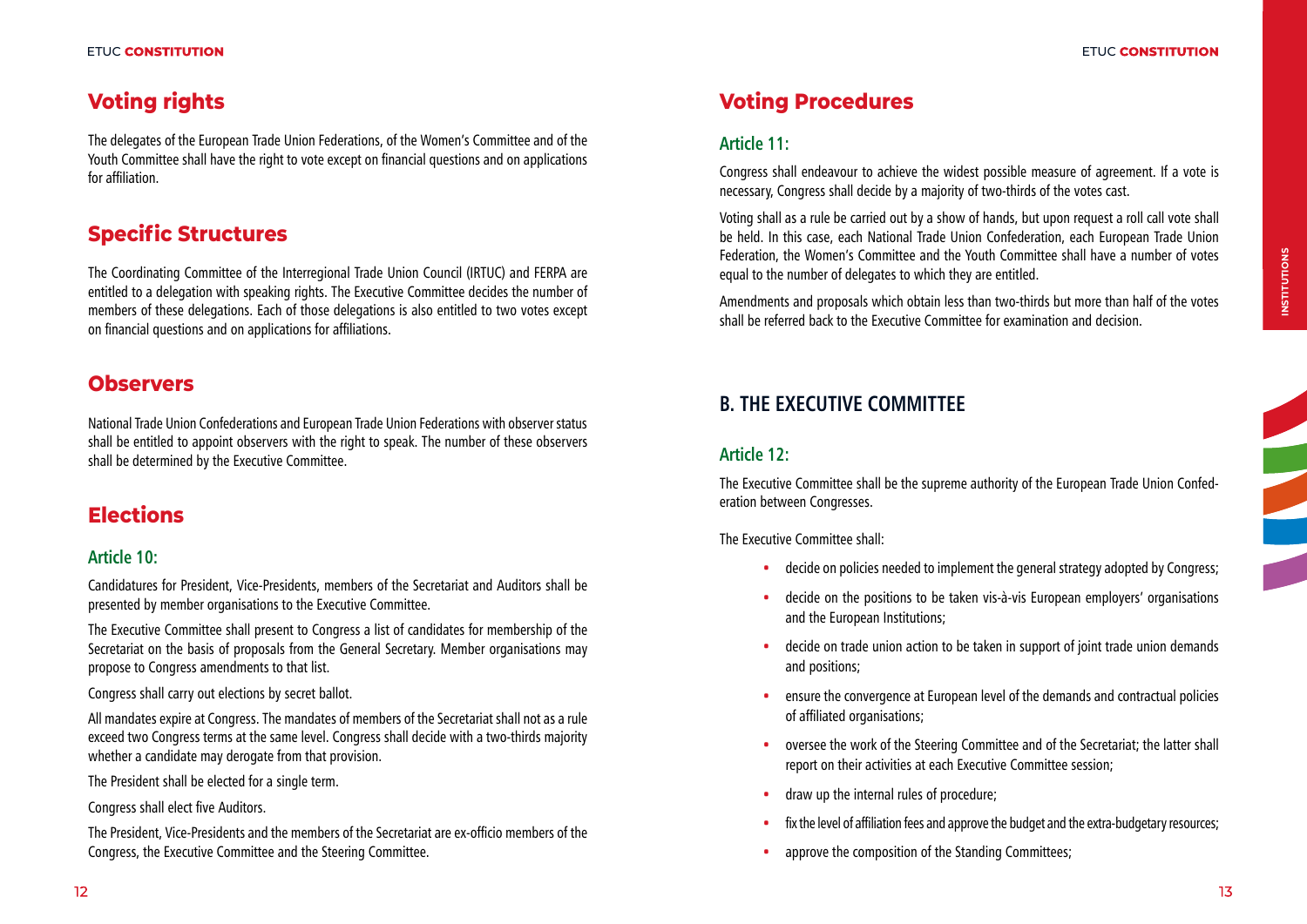- ratify the composition of the Interregional Trade Union Councils:
- convene and prepare Congress, including the list of Secretariat members for election by Congress on the basis of proposals by the General Secretary;
- convene an extraordinary Congress on their own initiative or following the request of one third of the affiliated organisations;
- convene a conference on specific issues, such as organisation issues, mid-term between congresses and define its composition and participation.

If it is proved necessary, between two Congresses, to replace the President, Vice-Presidents, a member of the Secretariat and the Auditors, the Executive Committee shall act with the authority and the voting procedures of the Congress.

The General Secretary is entitled to propose to the Executive Committee the replacement of Secretariat members.

# **Social Dialogue mandates**

#### **Article 13:**

The Executive Committee shall determine the composition and mandate of the delegation for negotiations with European employers' organisations in each individual case, in accordance with the voting procedures set out in Article 19. The decision shall have the support of at least two thirds of the representatives in the Executive Committee from member organisations directly concerned by the negotiations.

In cases of urgency, decisions concerning the mandate for composition of the delegation may be made in writing.

The Executive Committee shall establish the internal rules of procedure to be followed in the event of negotiations. The Secretariat shall supervise the bargaining delegation.

The Executive Committee shall be given regular progress reports on bargaining in progress.

Decisions on the outcomes of negotiations shall be taken by the Executive Committee in accordance with the voting procedures set out in Article 19. The decision shall have the support of at least two thirds of the representatives in the Executive Committee from organisations directly concerned by the negotiations. Their organisations shall have had the opportunity to hold internal consultations.

Regular reports on European sectoral bargaining, carried out by European Trade Union Federations, shall be made to the Executive Committee. Its consistency with ETUC policy shall thus be ensured.

# **Composition**

### **Article 14:**

The Executive Committee shall be composed of:

**Representatives of national trade union confederations, as follows:**

- 1 representative for each National Trade Union Confederation with no more than 1 000 000 members;
- 2 representatives for each National Trade Union Confederation with more than 1 000 000 members but no more than 3 000 000 members;
- 3 representatives for each National Trade Union Confederation with more than 3 000 000 members but no more than 5 000 000 members
- 4 representatives for each National Trade Union Confederation with more than 5 000 000 members but no more than 7000 000 members
- 5 representatives for each National Trade Union Confederation with more than 7000 000 members

#### **Representatives of the European Trade Union Federations, as follows:**

- 1 representative for each European Trade Union Federation with up to 3 000 000 members;
- 2 representatives for each European Trade Union Federation with between 3 000 000 and 5 000 000 members;
- 3 representatives for each European Trade Union Federation with more than 5 000 000 members.

**Representatives from the Women's Committee:**

• 3 representatives

#### **Representatives from the Youth Committee:**

• 2 representatives

The representatives of the European Trade Union Federations, of the Women's Committee and of the Youth Committee shall have the right to vote except on financial matters and on applications for affiliation.

A deputy member shall be appointed for each full member.

The members of the Executive Committee may be accompanied by **advisers**.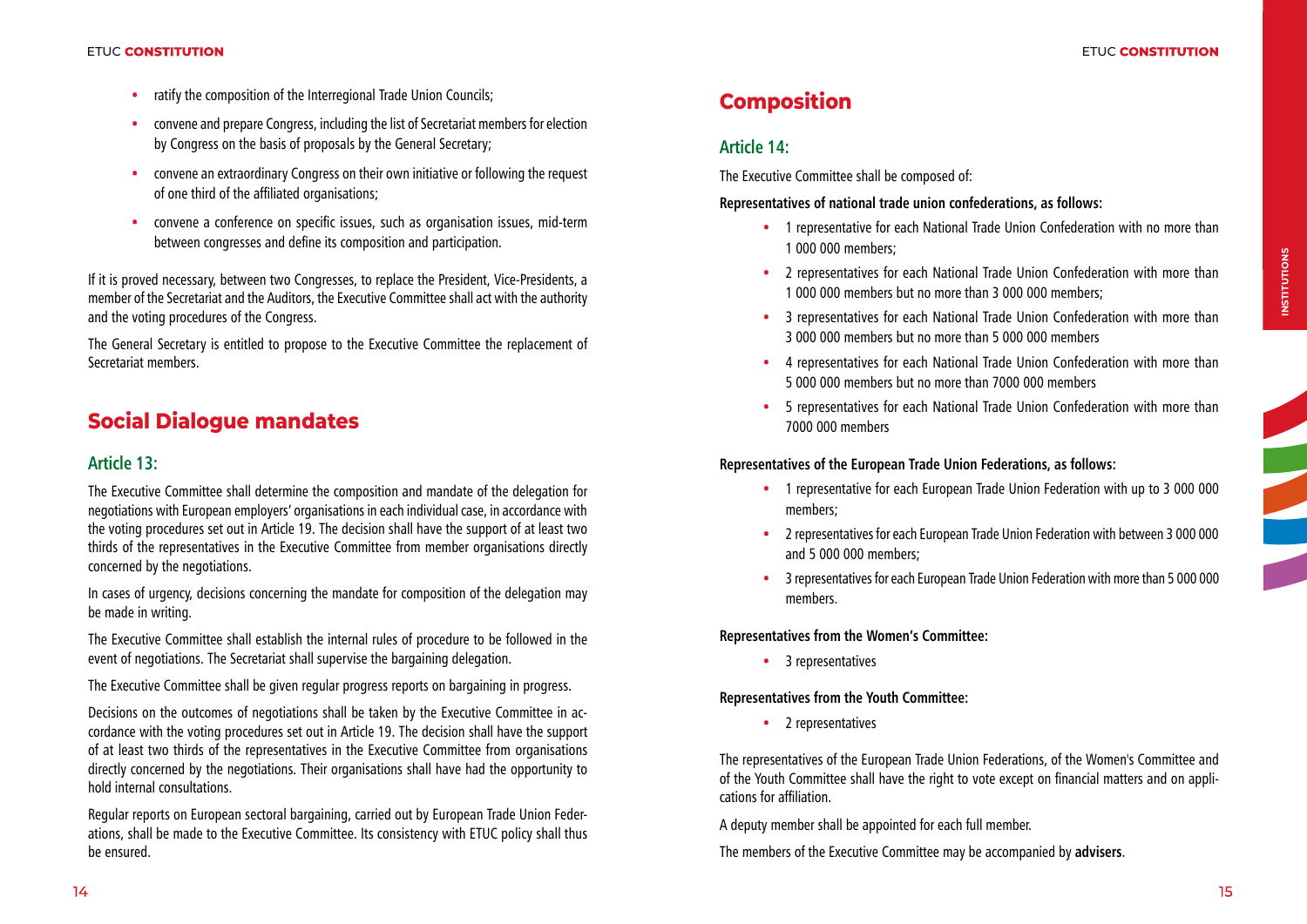# **Observers**

National Trade Union Confederations and European Trade Union Federations with observer status shall be entitled to appoint observers with the right to speak. The number of these observers shall be determined by the Executive Committee.

# **Specific Structures**

The President of the IRTUC Coordinating Committee shall take part in the Executive Committee with the right to speak.

A representative of EUROCADRES shall sit on the Executive Committee with the right to speak. Two FERPA representatives shall sit on the Executive Committee with the right to speak.

# **The President and Vice-Presidents**

#### **Article 15:**

The role of the President shall be to chair the Congress, the Executive Committee and the Steering Committee and to carry out other duties at the request of the General Secretary. The role of the Vice-Presidents shall be to support the President or to replace him/her if needed.

The Executive Committee can introduce rotation among the President and Vice-Presidents, between two Congresses.

The Executive Committee will elect an additional Vice-President, among the members of the Steering Committee, in representation of the European Trade Union Federations. Such Vice President will not participate in possible rotation of the President's position.

# **Meetings**

### **Article 16:**

The Executive Committee shall meet at least four times a year.

An extraordinary meeting may be convened on their own decision or at the request of the Steering Committee or of one third of the members of the Executive Committee.

# **Committees**

### **Article 17:**

The Executive Committee shall set up a Women's Committee and a Youth Committee whose mandate, composition and procedural rules shall be determined by the respective regulations.

### **Article 18:**

The Executive Committee shall establish standing committees in order to prepare and support their work, and shall specify the composition, the tasks and the modes of operation of such committees.

All affiliated organisations shall have access to these committees which shall meet as necessary but in principle at least once a year.

# **Voting procedures**

#### **Article 19:**

The Executive Committee shall endeavour to reach the widest possible measure of agreement. If a vote is necessary, decisions shall be taken by a majority of two-thirds of the votes.

At the beginning of each meeting the Secretariat will ascertain whether the Executive Committee is sufficiently representative for a vote to be taken.

The deliberations of the Executive Committee can only be valid if at least 3/4 of the full members are present or represented. The full members may be represented either by their deputies or by representatives from their organisations who have been duly delegated with a mandate in writing.

Members entitled to vote are full members and, in the event of absence, deputy members; should both be absent, another representative from the same organisation who has been duly delegated with a mandate in writing shall be entitled to vote.

Voting shall as a rule be by a show of hands, but upon request a roll call vote shall be taken. In this case, the Women's Committee and the Youth Committee shall have a number of votes equal to the number of seats to which they are entitled on the Executive Committee. Each National Trade Union Confederation and each European Trade Union Federation shall have a number of votes equal to the number of Congress delegates to which they are entitled.

A proposal shall be carried if it obtains at least 2/3 of the votes of the members present or represented.

Any proposal which fails to obtain at least two thirds of the votes of the members present or represented, but obtains at least half of the votes of the Executive Committee members, shall remain on the agenda and be referred back to the Secretariat for renewed examination.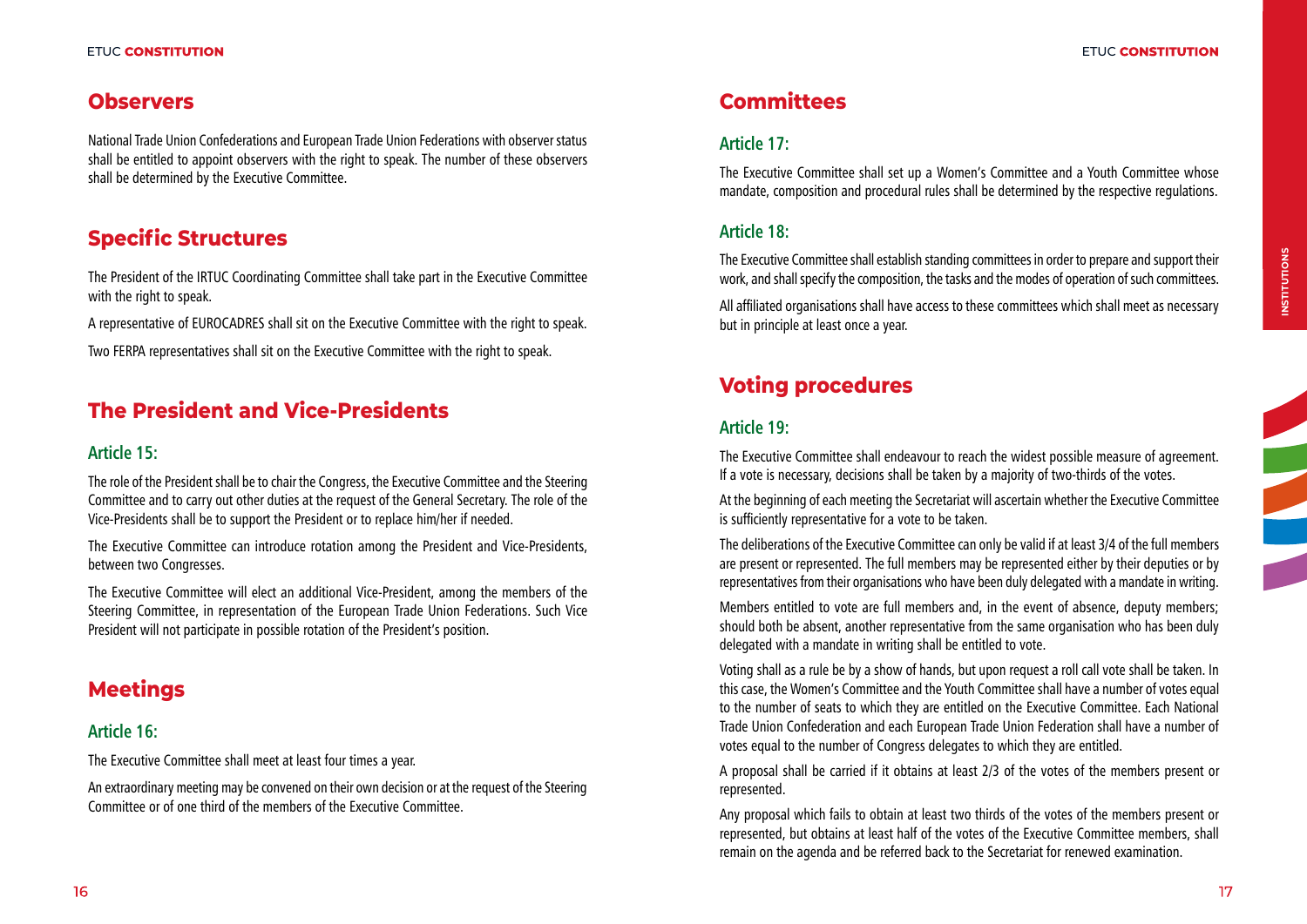# **C. THE STEERING COMMITTEE**

#### **Article 20:**

The Steering Committee shall be responsible for deciding on urgent and medium-term action to be taken in order to carry out policies determined by the Executive Committee, in the framework of the latter's mandate.

The Steering Committee shall be responsible for overseeing negotiations with employers' organisations and representations made to the European institutions.

The Steering Committee shall have the tasks of dealing with financial and administrative matters, and of preparing the Executive Committee's agenda and submitting recommendations to the Executive Committee.

### **Article 21:**

The Steering Committee shall be composed of members chosen by the Executive Committee from their own membership, including representatives of the European Trade Union Federations, of the President of the Women's Committee and of the President of the Youth Committee.

The Steering Committee shall, as a rule, meet eight times per year.

# **D. SECRETARIAT**

#### **Article 22:**

The Secretariat shall be composed of the General Secretary, two Deputy General Secretaries and Confederal Secretaries, the number of whom shall be determined by the Executive Committee.

Gender balance shall be taken into account and the difference in numbers of members of the Secretariat and separately of the President and Vice-Presidents elected by the Congress of either gender shall not be higher than one.

The General Secretary shall be the spokesperson of the Confederation and the coordinator of all activities, and shall have overall responsibility for the internal organisation of the Secretariat.

The Deputy General Secretaries shall assist the General Secretary in these tasks and shall assume his/her responsibilities in case of absence.

The Secretariat shall be assisted in its work by the Institutes set up for this purpose by the Confederation.

#### **Article 23:**

The Secretariat shall conduct its activities under the leadership of the General Secretary. The Secretariat shall carry out all tasks entrusted to it by the other institutions of the Confederation, in the framework of the present Constitution.

Specifically, and within this framework, the Secretariat shall:

- develop and maintain relations between the component parts of the Confederation and with all the institutions coming under its auspices;
- prepare the documents and agenda for all the meetings of the statutory institutions and of those bodies created by them;
- convene, as necessary, ad hoc working groups, and determine their tasks, composition and modes of operation;
- organise representations to be made to the European institutions and in the dialogue with European employers' organisations;
- plan and recommend trade union action to be taken by the Confederation and all its component bodies in order to attain objectives and support common demands.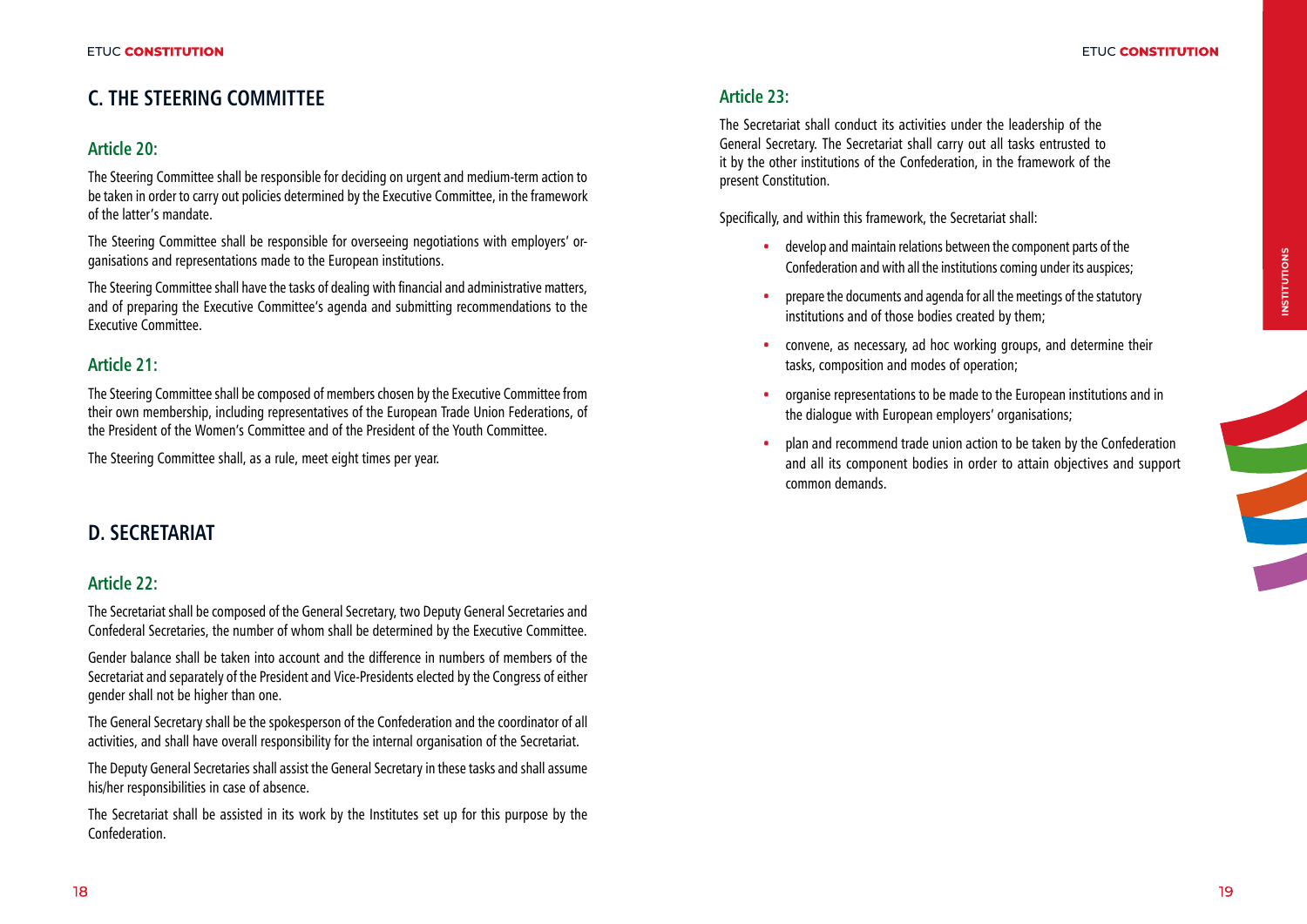# SPECIFIC STRUCTURES FINANCES

#### **Article 24: IRTUCs**

The Interregional Trade Union Councils (IRTUCs) are structures for trade union cooperation in cross border regions which bring together the regional organisations of national confederations affiliated to the ETUC.

The IRTUCs shall set up a Coordinating Committee.

The Executive Committee shall determine the criteria for setting up the IRTUCs and the procedural rules of their Coordinating Committee.

#### **Article 25: EUROCADRES**

The Council of European professional and managerial staff (EUROCADRES) is an organisation associated to the ETUC. It shall be represented at Congress by a delegation with speaking rights, the number of whose members shall be set by the Executive Committee.

#### **Article 26: FERPA**

The ETUC recognises FERPA as an organisation representing retired and elderly workers at the European level.

#### **Article 27:**

The European Trade Union Confederation shall be financed by fees from the affiliated Trade Union Confederations, set by the Executive Committee.

That does not preclude specific activities being financed by extra-budgetary resources.

#### **Article 28:**

The fees shall be payable in Euro, half-yearly in advance, during January and July each year.

Affiliated organisations which are in arrears of their fees shall continue to sit on the Executive Committee, but shall lose their right to vote. Any organisation in arrears of two payments shall be suspended from the Executive Committee.

Payment of arrears shall lead to the restitution of the rights of the organisation in question.

Only those organisations whose fees are paid up to date shall be entitled to take part in the Congress with a right to vote.

#### **Article 29:**

The Steering Committee shall prepare decisions to be taken by the Executive Committee on matters concerning the budget, affiliation fees and all other financial matters.

#### **Article 30:**

Expenses arising from participation at all statutory meetings of the Confederation shall be borne by the participating organisations.

#### **Article 31:**

The finances of the Confederation shall be regularly checked by the Auditors. Their annual report will be submitted to the Executive Committee which shall give discharge to the General Secretary.

## **Article 32:**

The Executive Committee may create a Mutual Fund for a specific purpose and determine the contributions to be paid and the use to which they are put.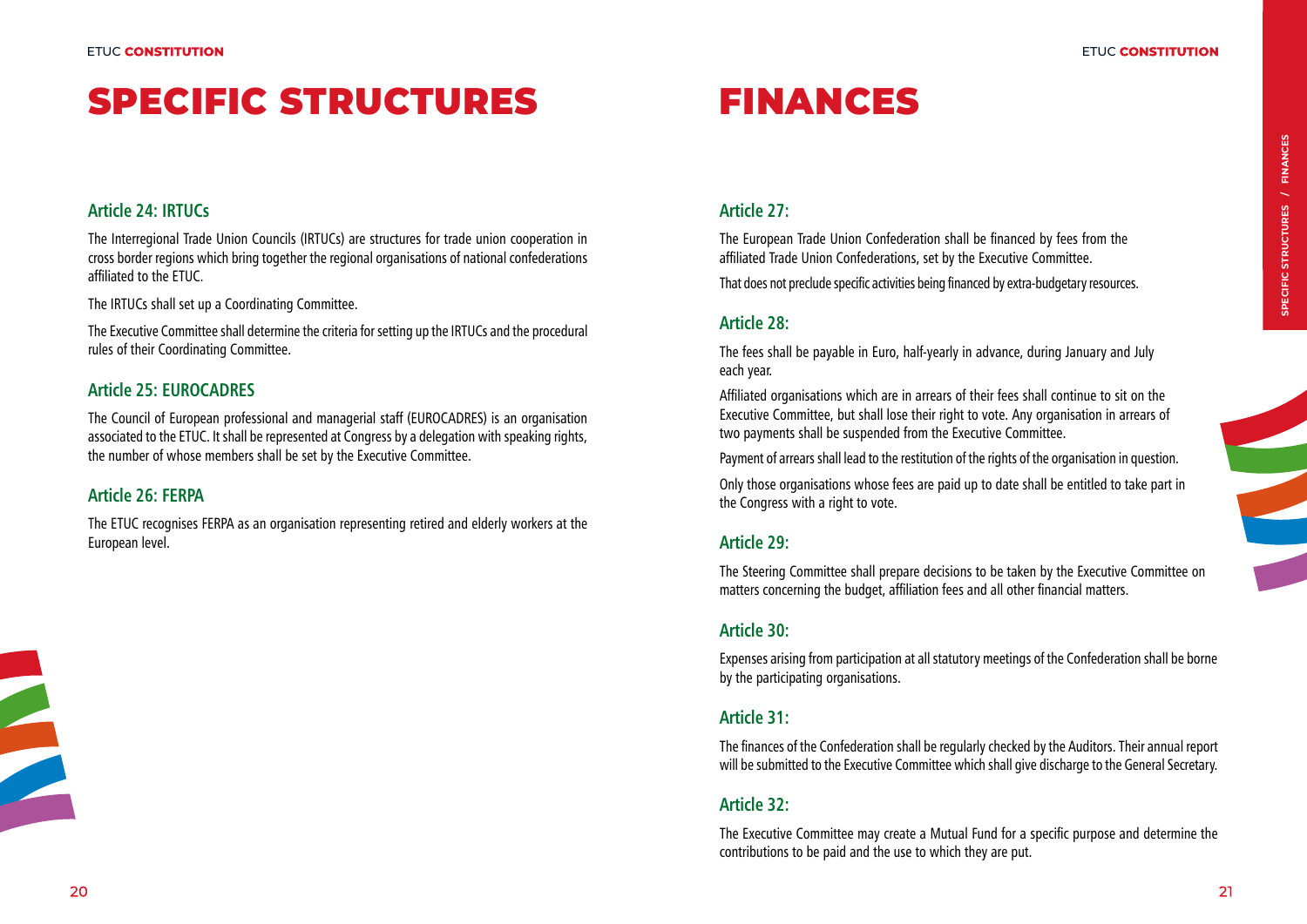# **Headquarters**

**Article 33:** The headquarters of the Confederation shall be determined by the Congress.

# **Dissolution**

## **Article 34:**

Dissolution of the Confederation shall be by decision of a Congress especially convened for that purpose.

Such a decision shall require a three quarters majority of delegates to Congress.

The Congress shall also decide on the final distribution of the funds of the Confederation.

# **Authoritative text**

# **Article 35:**

In the case of a conflict in meaning between different language versions of the text of the Constitution, the English text shall prevail.

# ETUC MEMBER ORGANISATIONS

The European Trade Union Confederation, founded on 8 February 1973 by seventeen national organisations affiliated to the International Confederation of Free Trade Unions (ICFTU), subsequently expanded to include other organisations affiliated to the ICFTU, the World Confederation of Labour (WCL), or having no international affiliation.

# **NATIONAL TRADE UNION CONFEDERATIONS 24 NATIONAL TRADE UNION CONFEDERATIONS**  (with Observer Status) **28 EUROPEAN TRADE UNION FEDERATIONS 28**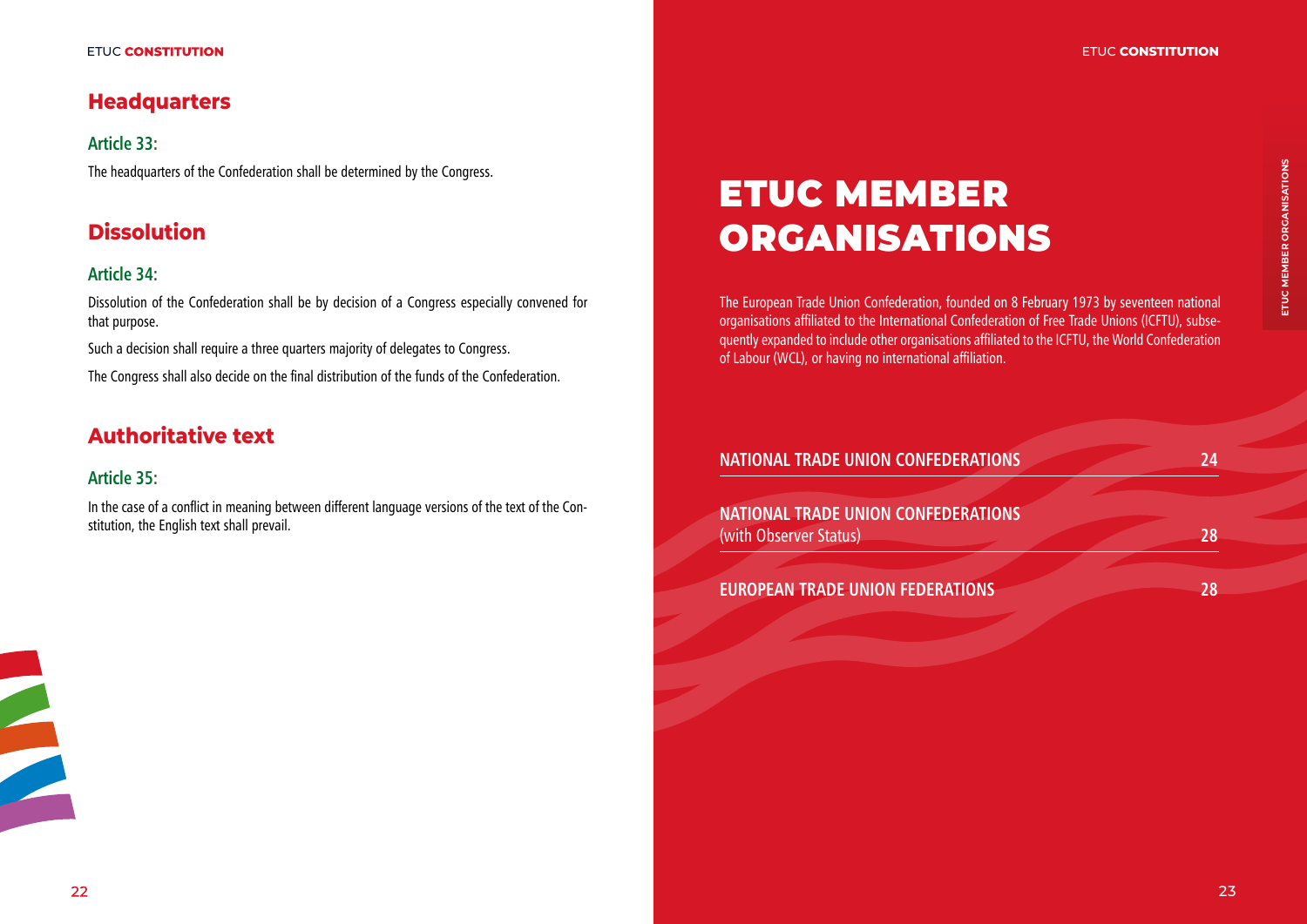# **National Trade Union Confederations**

| <b>COUNTRIES</b> | <b>ORGANISATIONS</b>                                                      |
|------------------|---------------------------------------------------------------------------|
| Austria          | <b>OGB</b>                                                                |
| Andorra          | <b>USDA</b>                                                               |
| Belgium          | <b>CSC</b><br><b>FGTB</b><br><b>CGSLB</b>                                 |
| <b>Bulgaria</b>  | <b>CITUB</b><br><b>PODKREPA</b>                                           |
| Croatia          | <b>SSSH/UATUC</b><br><b>NHS</b>                                           |
| Cyprus           | <b>SEK</b><br><b>DEOK</b><br><b>TURK-SEN</b>                              |
| Czech Republic   | <b>CMKOS</b>                                                              |
| <b>Denmark</b>   | <b>FH</b><br><b>AKADEMIKERNE</b>                                          |
| Estonia          | <b>EAKL</b><br><b>TALO</b>                                                |
| <b>Finland</b>   | <b>SAK</b><br><b>AKAVA</b><br><b>STTK</b>                                 |
| France           | <b>CFDT</b><br><b>CGT</b><br>F <sub>O</sub><br><b>UNSA</b><br><b>CFTC</b> |
| Germany          | <b>DGB</b>                                                                |

| <b>COUNTRIES</b> | <b>ORGANISATIONS</b>                                                      |
|------------------|---------------------------------------------------------------------------|
| Greece           | <b>GSEE</b><br><b>ADEDY</b>                                               |
| Hungary          | <b>MaSZSZ</b><br><b>LIGA</b><br><b>ESZT</b><br><b>SZEF</b><br><b>MOSz</b> |
| Iceland          | <b>ASI</b><br><b>BSRB</b><br><b>BHM</b>                                   |
| Ireland          | <b>ICTU</b>                                                               |
| Italy            | <b>CGIL</b><br><b>CISL</b><br><b>UIL</b>                                  |
| Latvia           | <b>LBAS</b>                                                               |
| Liechtenstein    | <b>LANV</b>                                                               |
| Lithuania        | <b>LPSK</b><br><b>LPS SOLIDARUMAS</b><br>LDF                              |
| Luxembourg       | <b>OGBL</b><br><b>LCGB</b>                                                |
| North Macedonia  | <b>CCM</b><br><b>KSS</b>                                                  |
| Malta            | GWU<br><b>CMTU</b><br>FOR.U.M                                             |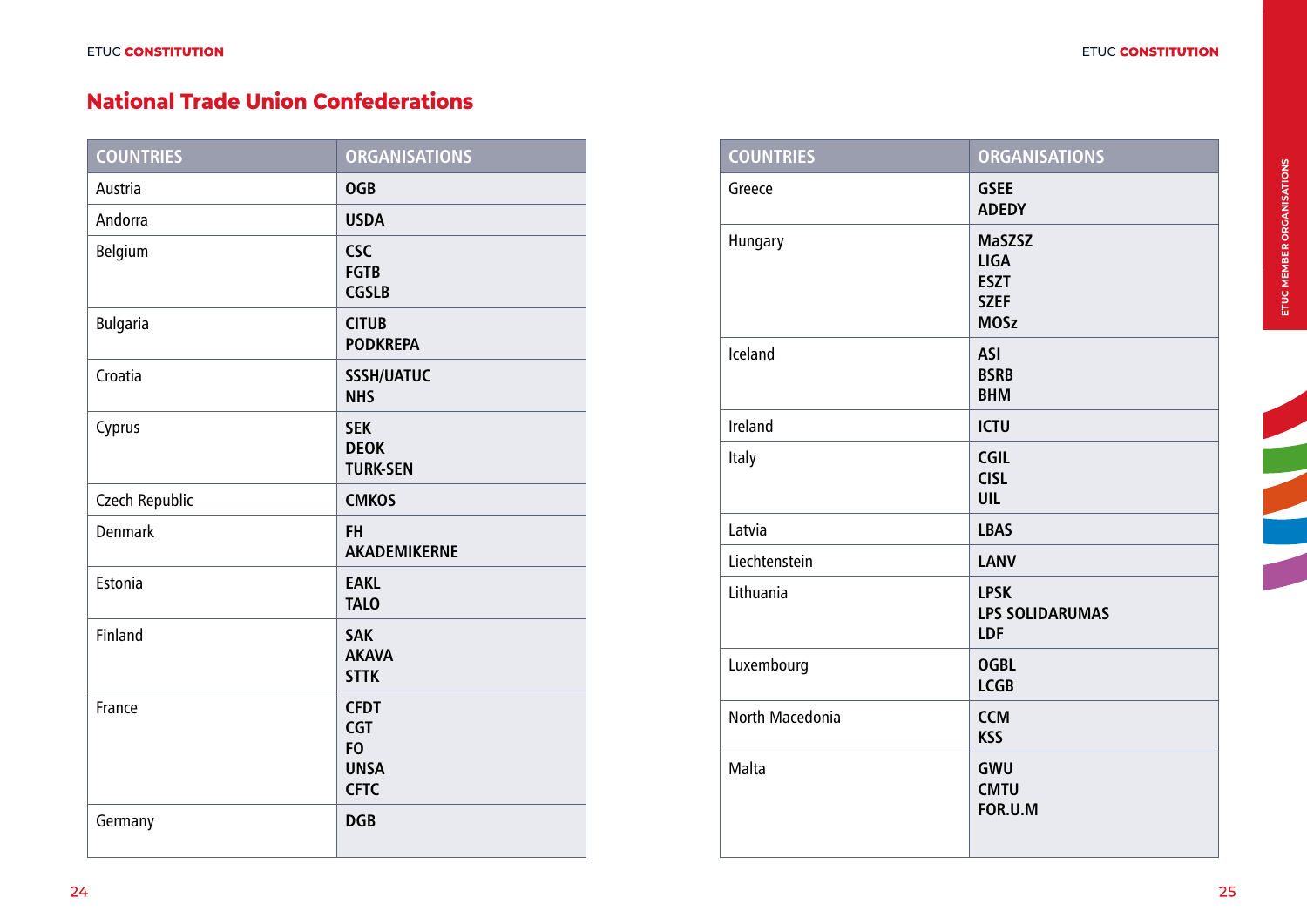# **National Trade Union Confederations**

| <b>COUNTRIES</b>   | <b>ORGANISATIONS</b>                                                   |
|--------------------|------------------------------------------------------------------------|
| Montenegro         | <b>UFTUM</b>                                                           |
| <b>Netherlands</b> | <b>FNV</b><br><b>CNV</b><br><b>VCP</b>                                 |
| Norway             | L <sub>0</sub><br><b>UNIO</b><br>YS                                    |
| Poland             | <b>NSZZ</b><br><b>Solidarnosc</b><br><b>OPZZ</b><br><b>FZZ</b>         |
| Portugal           | <b>CGTP-IN</b><br><b>UGT</b>                                           |
| Romania            | <b>BNS</b><br><b>CNSLR FRATIA</b><br><b>CSDR</b><br><b>CARTEL ALFA</b> |
| San Marino         | <b>CSdl</b><br><b>CDLS</b><br><b>USL</b>                               |
| Serbia             | <b>CATUS</b><br><b>NEZAVISNOST</b>                                     |
| Slovakia           | <b>KOZ-SR</b>                                                          |
| Slovenia           | <b>ZSSS</b>                                                            |
| Spain              | CC <sub>00</sub><br><b>UGT</b><br><b>USO</b><br><b>ELA-STV</b>         |

| <b>COUNTRIES</b> | <b>ORGANISATIONS</b>                                          |
|------------------|---------------------------------------------------------------|
| Sweden           | LO.<br><b>TCO</b><br><b>SACO</b>                              |
| Switzerland      | <b>SGB/USS</b><br><b>TRAVAIL Suisse</b>                       |
| Turkey           | <b>HAK-IS</b><br><b>TURK-IS</b><br><b>DISK</b><br><b>KESK</b> |
| United Kingdom   | <b>TUC</b>                                                    |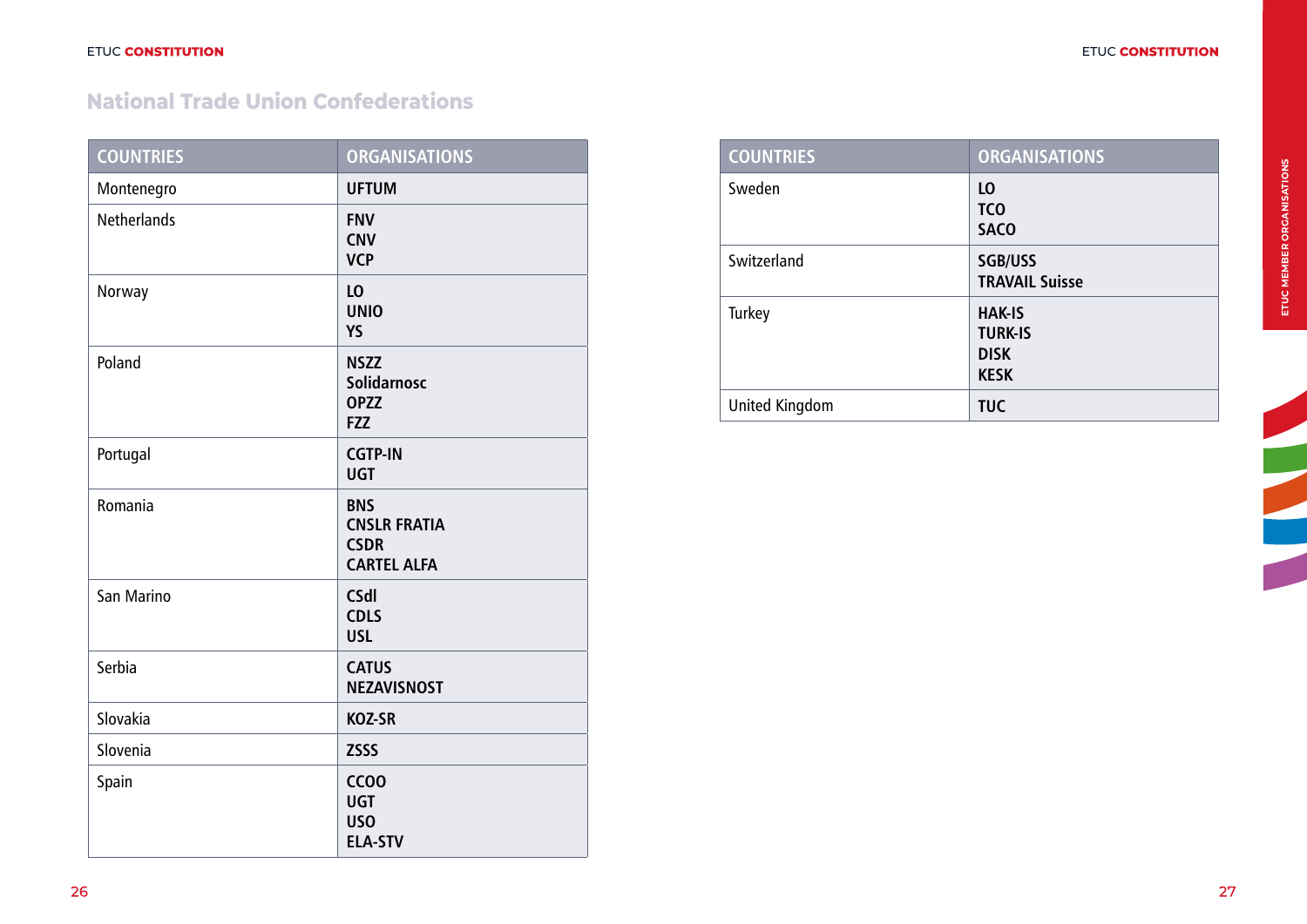# **National Trade Union Confederations**

**(With Observer Status)**

| <b>COUNTRIES</b>       | <b>ORGANISATIONS</b> |
|------------------------|----------------------|
| Bosnia and Herzegovina | <b>KSBiH</b>         |
| Montenegro             | <b>CTUM</b>          |

# **European Trade Union Federations**

| <b>FEDERATIONS</b>        |                                                               |
|---------------------------|---------------------------------------------------------------|
| <b>IndustriAll Europe</b> | European Federation for Industry and<br>Manufacturing workers |
| <b>EPSU</b>               | European Federation of Public Service Unions                  |
| <b>UNI-Europa</b>         | European Federation of Services and Communication             |
| <b>ETF</b>                | European Transport Federation                                 |
| <b>ETUCE-CSEE</b>         | European Trade Union Committee for Education                  |
| <b>EFBWW-FETBB</b>        | European Federation of Building and Woodworkers               |
| <b>EFFAT</b>              | European Federation of Food Agricultural and Tourism          |
| EAEA                      | European Alliance of Media and Entertainment                  |
| EFJ-FEJ                   | European Federation of Journalists                            |
| <b>EuroCop</b>            | European Confederation of Police                              |



.. .

. . . . . . . . . . . . . . . . . . . . . . . . . . . . . . . . . . . . . . . . . . . . . . . . . . . . . . . . . . . . . . . . . . . . . . . . . . . . . . . . . . . . . . . . . . . . . . . . . . . . . . . .

. . . . . . . . . . . . . . . . . . . . . . . . . . . . . . . . . . . . . . . . . . . . . . . . . . . . . . . . . . . . . . . . . . . . . . . . . . . . . . . . . . . . . . . . . . . . . . . . . . . . . . . .

. . . . . . . . . . . . . . . . . . . . . . . . . . . . . . . . . . . . . . . . . . . . . . . . . . . . . . . . . . . . . . . . . . . . . . . . . . . . . . . . . . . . . . . . . . . . . . . . . . . . . . . .

. . . . . . . . . . . . . . . . . . . . . . . . . . . . . . . . . . . . . . . . . . . . . . . . . . . . . . . . . . . . . . . . . . . . . . . . . . . . . . . . . . . . . . . . . . . . . . . . . . . . . . . .

. . . . . . . . . . . . . . . . . . . . . . . . . . . . . . . . . . . . . . . . . . . . . . . . . . . . . . . . . . . . . . . . . . . . . . . . . . . . . . . . . . . . . . . . . . . . . . . . . . . . . . . .

. . . . . . . . . . . . . . . . . . . . . . . . . . . . . . . . . . . . . . . . . . . . . . . . . . . . . . . . . . . . . . . . . . . . . . . . . . . . . . . . . . . . . . . . . . . . . . . . . . . . . . . .

. . . . . . . . . . . . . . . . . . . . . . . . . . . . . . . . . . . . . . . . . . . . . . . . . . . . . . . . . . . . . . . . . . . . . . . . . . . . . . . . . . . . . . . . . . . . . . . . . . . . . . . .

. . . . . . . . . . . . . . . . . . . . . . . . . . . . . . . . . . . . . . . . . . . . . . . . . . . . . . . . . . . . . . . . . . . . . . . . . . . . . . . . . . . . . . . . . . . . . . . . . . . . . . . .

. . . . . . . . . . . . . . . . . . . . . . . . . . . . . . . . . . . . . . . . . . . . . . . . . . . . . . . . . . . . . . . . . . . . . . . . . . . . . . . . . . . . . . . . . . . . . . . . . . . . . . . .

. . . . . . . . . . . . . . . . . . . . . . . . . . . . . . . . . . . . . . . . . . . . . . . . . . . . . . . . . . . . . . . . . . . . . . . . . . . . . . . . . . . . . . . . . . . . . . . . . . . . . . . .

. . . . . . . . . . . . . . . . . . . . . . . . . . . . . . . . . . . . . . . . . . . . . . . . . . . . . . . . . . . . . . . . . . . . . . . . . . . . . . . . . . . . . . . . . . . . . . . . . . . . . . . .

. . . . . . . . . . . . . . . . . . . . . . . . . . . . . . . . . . . . . . . . . . . . . . . . . . . . . . . . . . . . . . . . . . . . . . . . . . . . . . . . . . . . . . . . . . . . . . . . . . . . . . . .

. . . . . . . . . . . . . . . . . . . . . . . . . . . . . . . . . . . . . . . . . . . . . . . . . . . . . . . . . . . . . . . . . . . . . . . . . . . . . . . . . . . . . . . . . . . . . . . . . . . . . . . .

. . . . . . . . . . . . . . . . . . . . . . . . . . . . . . . . . . . . . . . . . . . . . . . . . . . . . . . . . . . . . . . . . . . . . . . . . . . . . . . . . . . . . . . . . . . . . . . . . . . . . . . .